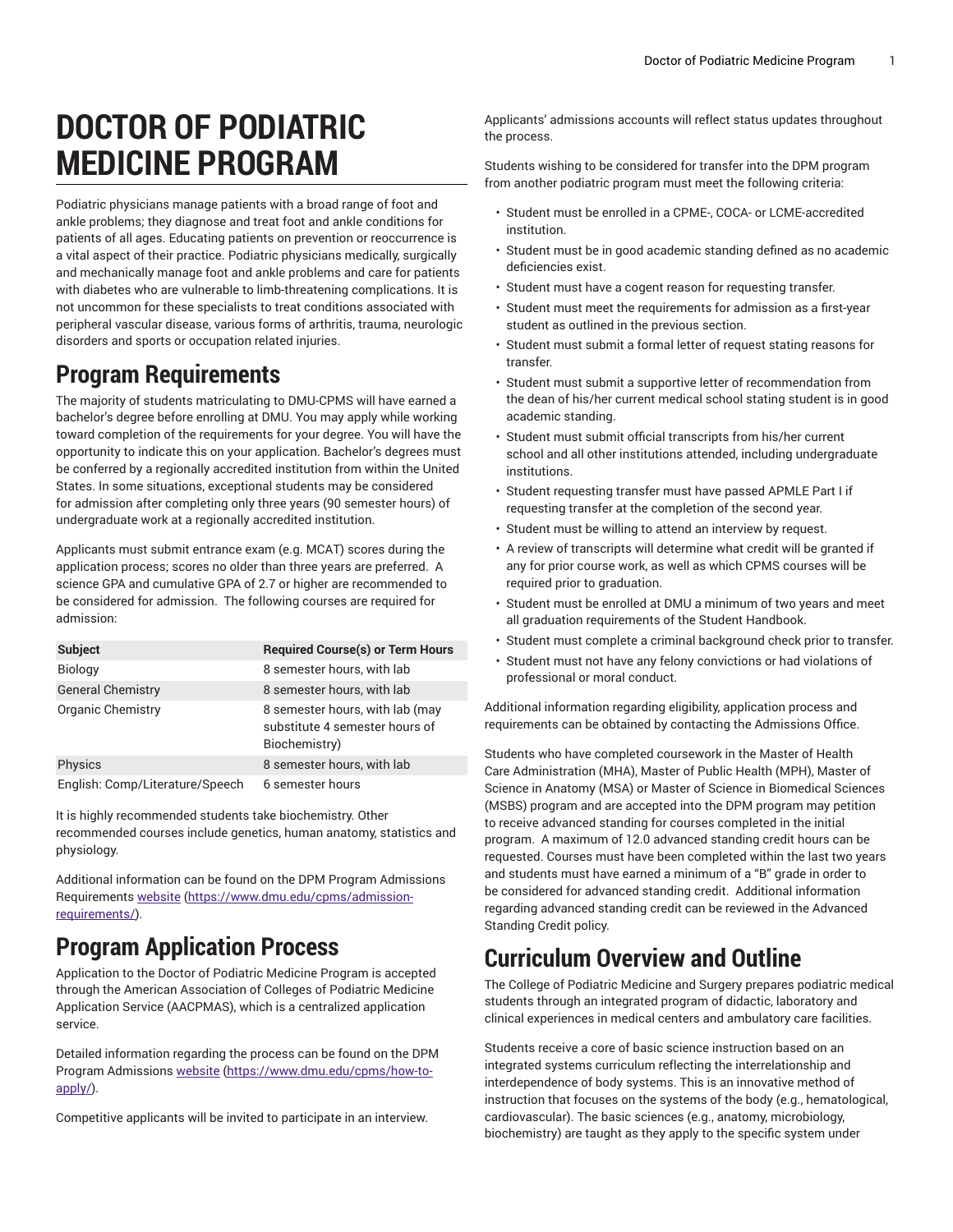study. Clinical cases and simulation experiences relate each system to today's podiatric medical practice.

The basic science curriculum for podiatric medical students is essentially the same as the curriculum for students in the College of Osteopathic Medicine as classes are taught jointly. Additional comprehensive instruction in the functional anatomy of the lower extremity is provided to students in the College of Podiatric Medicine and Surgery.

Courses taught in the second and third year are designed to meet the general medicine and profession-specific educational needs of podiatric medical students.

During the last 24 months of the four-year course of study, students receive clinical experiences in ambulatory clinics, medical centers and community practices. During this phase, podiatric medical students interact with other members of the health care community, such as primary care physicians, specialists and students in other health care programs. Emphasis is upon developing an understanding of podiatric medicine as an integral part of interprofessional, patient-centered health care.

#### **Research**

Research is a vital aspect of the podiatric curriculum. Students receive instruction in research design and methodology, compliance issues and the principles of evidence-based medicine. Faculty and students are involved in a variety of research projects leading to peer-reviewed publication and scientific presentation. A biomechanics human performance laboratory supports the research of several faculty from the College of Podiatric Medicine and Surgery and the College of Health Sciences.

Students can become involved in research projects with basic scientists or clinicians. This typically includes major participation in the preparation of the research protocol, preparation of grant applications and significant involvement in data collection and analysis.

#### **Program Outcomes**

To review the college's outcome statistics (e.g. board exam pass rates, graduation rates, residency placement rates, etc.) and how they compare to national averages, please visit the program outcomes [webpage](https://www.dmu.edu/cpms/program-outcomes/) ([https://www.dmu.edu/cpms/program-outcomes/\)](https://www.dmu.edu/cpms/program-outcomes/).

### **CPMS Student Competency Domains**

• Apply current and emerging knowledge of human structure, function, development, pathology, pathophysiology, and psychosocial development to patient care.

• Provide effective and compassionate patient-centered care (with emphasis on the lower extremity) that promotes overall health to diverse populations. Exhibit cultural awareness to ensure that patients and their families are provided the highest quality of care that demonstrates respect for diverse cultures

• Apply scientific methods and utilize clinical and translational research to further the understanding of contemporary podiatric medicine and its application to patient care.

• Demonstrate communication and interpersonal skills that result in relevant and professional information exchange and decision-making with patients, their families, and members of the health-care team.

• Exhibit the highest standards of competence, ethics, integrity, and accountability. Place the patient's interest above oneself.

• Demonstrate the ability to work as an effective member of a health-care team.

• Demonstrate an understanding of common societal problems (e.g., issues of addiction or abuse) and their impact on patients and their families.

#### **Licensure**

Podiatric physicians are required to be licensed in the states in which they practice. Each state has its own requirements for granting licensure and its own licensing board. Generally, a license can be obtained by a state board-administered examination, and/or by acceptance of the certificate issued by the National Board of Podiatric Medical Examiners, or by reciprocity from another state. The National Board of Podiatric Medical Exam process includes administration of the American Podiatric Medical Licensing Examinations (APMLE). APMLE Part I is administered at the completion of the second year and APMLE Part II Clinical Skills and Part II Clinical Knowledge are administered during the fourth year. Currently, APMLE Part II Clinical Skills is suspended and alternative evaluations are being explored. CPMS students are required to pass Part I and take both parts of Part II. The majority of states, including Iowa, now require completion of an approved residency program.

#### **TECHNICAL STANDARDS FOR ADMISSION, ACADEMIC PROMOTION AND GRADUATION**

The purpose of this document is to specify the technical standards the University deems essential for a student to matriculate, remain in good standing and ultimately achieve all the competencies necessary for graduation within their program. The University, therefore, requires candidates to confirm their ability to comply with these standards, with or without reasonable accommodation, as a condition of admission and on an annual basis thereafter within a program's advising processes.

Fulfilment of the technical standards for graduation does not guarantee that a graduate will be able to fulfill the technical requirements of any specific post-graduate residency or fellowship program or employment setting.

A candidate who is seeking a DO, DPM, MSPAS, or DPT degree at Des Moines University must be capable of completing core educational requirements and achieving the competencies in the basic and clinical sciences. DMU seeks to develop candidates who have a deep and robust health science or medical knowledge base and outstanding clinical skills, with the ability to appropriately apply them, effectively interpret information, and contribute to decisions across a broad spectrum of medical situations and settings. The critical skills required to be successful are outlined below and include the ability to observe, communicate, perform motor functions, as well as to understand, integrate core knowledge and skills, and to behave appropriately in varied educational and professional situations.

Reasonable accommodations consistent with the Americans with Disabilities Act Amendments Act and the Iowa Civil Rights Act may be required by otherwise qualified individual candidates to meet the technical standards specified below. Requests for University-provided accommodations will be granted if the requests are reasonable, do not cause a fundamental alteration of the health science or medical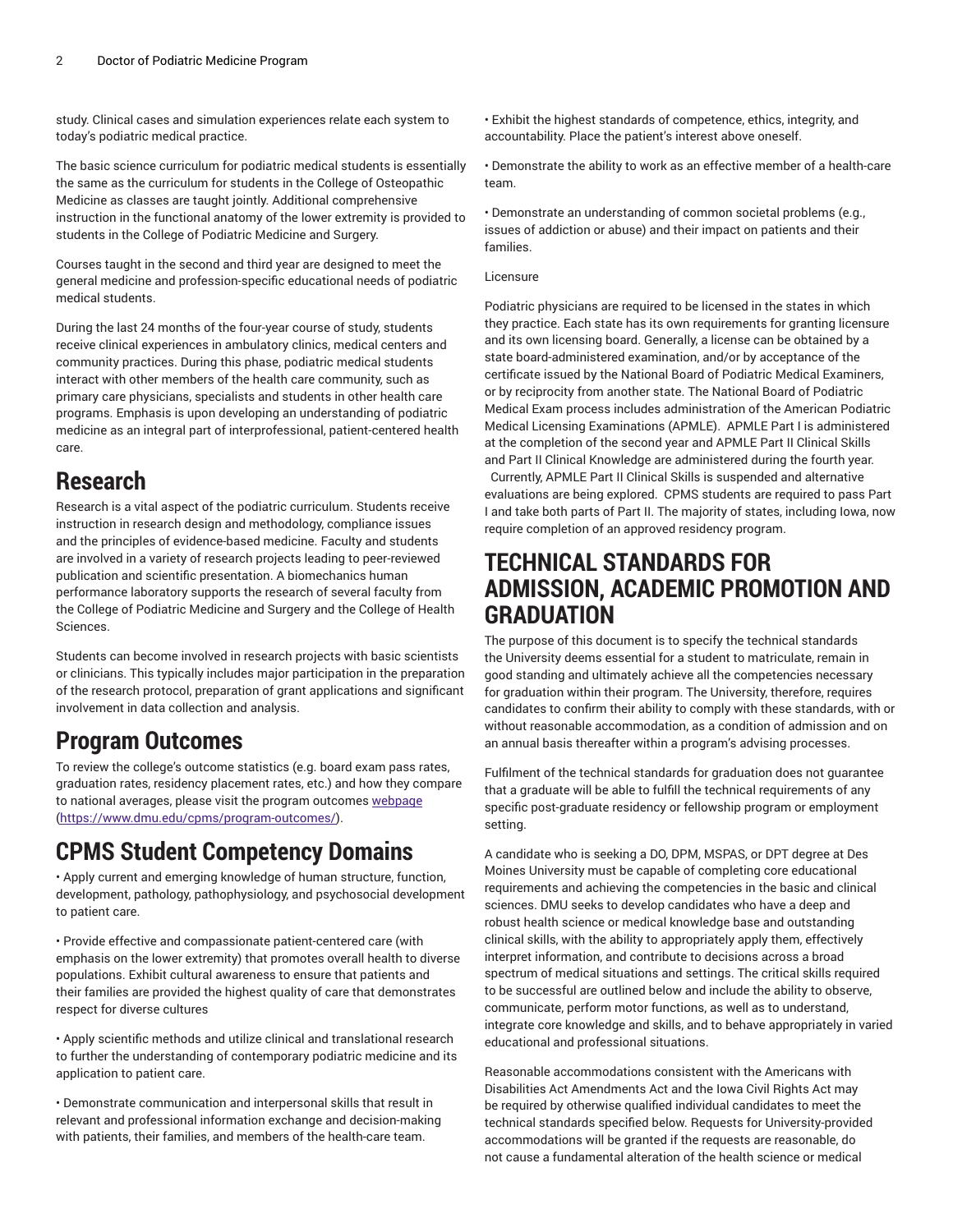education program, do not cause an undue hardship, are consistent with the standards of the health science or medical profession, and are recommended by the Accommodations and Educational Support Specialist.

1. Observation: Candidates and students must be able to acquire required information and timely interpret demonstrations, experiments, and laboratory exercises in the basic sciences. They must be able to observe a patient/client accurately for purposes of interactions, evaluation, and treatment.

2. Communication: Candidates and students must be able to demonstrate proficiency in the English language such that they can communicate effectively in oral and written form with all members of the health care team. Candidates and students must be able to communicate with patients/clients in order to elicit and share information. They must have the capacity for comfortable verbal and non-verbal communication and interpersonal skills to enable effective caregiving of patients/clients and collaboration within a multidisciplinary team. In any case where a candidate's ability to communicate is compromised, the candidate must demonstrate reasonable alternative means and/or abilities to communicate with patients/clients and members of the healthcare team.

3. Motor and Sensory: Candidates and students must have sufficient motor and tactile function to execute movements reasonably required to perform basic laboratory tests, perform physical examinations, and provide clinical care, including emergency treatment to patients. Such actions may require coordination of both gross and fine muscular movements and strength, vestibular function, and functional use of the senses of touch to meet professional care standards. In any case where a candidate's ability to complete and interpret physical findings using such skills and functions is compromised, the candidate must demonstrate reasonable alternative means and/or abilities to retrieve these physical findings. Candidates and students must be willing and able to touch and examine **without regard to race, color, national origin, ethnicity, creed, religion, age, disability, sex, gender, gender identity, sexual orientation, pregnancy, veteran status, genetic information, or other characteristics protected by law.**

4. Strength and Mobility: Candidates and students must demonstrate strength, including upper and lower extremity and body strength, and mobility to provide clinical care, attend to emergency codes, and to perform or direct such maneuvers as CPR.

5. Evaluation and Treatment Integration: Consistent with the ability to assess at a minimum symmetry, range of motion, and tissue textures, candidates and students must perform proper evaluation and treatment integration.

6. Intellectual, Conceptual, Integrative, and Quantitative Abilities: Candidates and students must have the ability to accurately measure, calculate, reason, analyze, synthesize, problem solve, and think critically. They must also have the ability to participate and learn through a variety of modalities including, but not limited to, classroom instruction, small groups, virtual learning, team and collaborative activities. Interpretation of information from multiple sources (written, verbal, environmental, and interpersonal) is also expected. In addition, candidates and students should be able to comprehend three-dimensional relationships and understand the spatial relationships of structures. Candidates and students must be able to concentrate, timely analyze and interpret data, and make decisions within areas in which there is a reasonable amount of visual and auditory distraction.

7. Behavioral Attributes, Social Skills, and Professional Expectation: Candidates and students must be able to effectively utilize their intellectual abilities, exercise good judgment, complete all responsibilities attendant to the evaluation and care of patients/clients, and develop mature, sensitive, and effective relationships with patients and colleagues. Candidates and students must be able to professionally manage heavy workloads, prioritize conflicting demands, and function effectively under stress. They must be able to adapt to changing environments; to display flexibility, to learn to function in the face of their own possible biases and uncertainties inherent in the clinical problems of patients, and to not engage in substance overuse or abuse. Candidates and students must be able to understand and determine the impact of the social determinants of health and other systemic issues (including workload and environmental demands) which impact the care for all individuals in a respectful and effective manner regardless of race, color, national origin, ethnicity, creed, religion, age, disability, sex, gender, gender identity, sexual orientation, pregnancy, veteran status or any protected status. Professionalism, compassion, integrity, concern for others, ethical standards, interpersonal skills, engagement, emotional intelligence, and motivation are all qualities that are required throughout the educational process.

#### **REASONABLE ACCOMMODATIONS**

Des Moines University welcomes qualified candidates and students with disabilities who meet the technical standards of the program, with or without reasonable accommodations. Students with a disability who may need accommodations during their educational career at DMU will be asked to reaffirm their need for accommodations when acknowledging the ability to meet technical standards annually. The student is responsible for requesting accommodations through the Accommodations and Educational Support Specialist in the Center for Educational Enhancement in person, by phone (515-271-4452) or by email (accommodations@dmu.edu). The Accommodations and Educational Support Specialist reviews all requests for accommodations through an individualized, interactive process.

The use of an intermediary may be a reasonable accommodation while performing some non-essential physical maneuvers or non-technical data gathering. However, an intermediary cannot substitute for the candidates' or student's interpretation and judgement. Intermediaries may not perform essential skills on behalf of the candidate or student, nor can they replace technical skills related to selection and observation.

#### **PROCESS FOR ASSESSING COMPLIANCE WITH THE TECHNICAL STANDARDS**

Candidates are required to attest at the time they accept an offer to matriculate that they meet the applicable technical standards, with or without reasonable accommodation, and annually confirm they continue to meet these standards. These standards are not intended to deter any candidate or student who might be able to complete the requirements of the curriculum with reasonable accommodations.

The University will provide reasonable accommodations as may be required by the Americans with Disabilities Act or the Iowa Civil Rights Act

A student whose behavior or performance raises questions concerning his or her ability to fulfill these technical standards may be required to obtain evaluation or testing by a health care provider designated by the University, and to provide the results to the Center for Educational